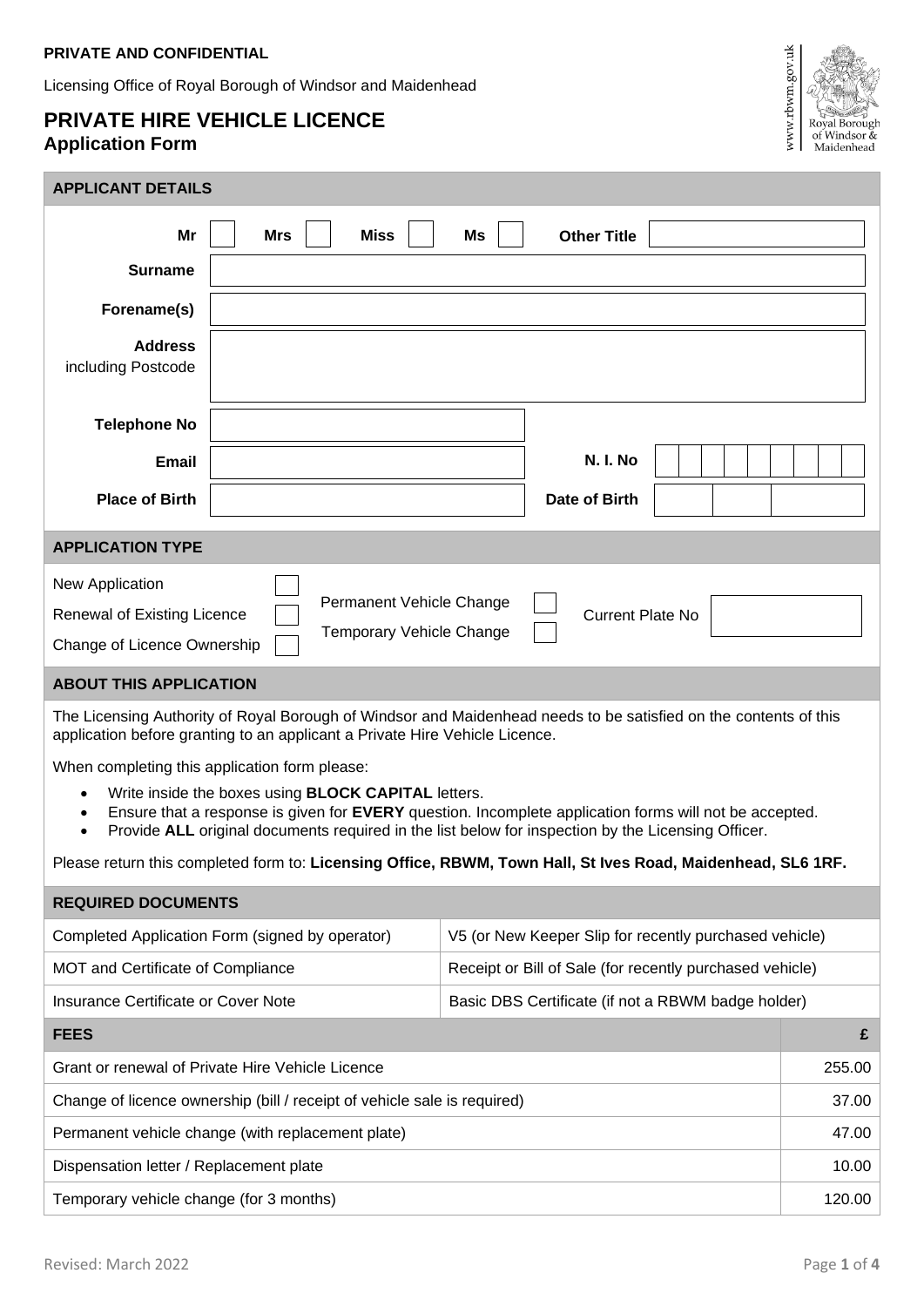| <b>VEHICLE DETAILS</b><br>The vehicle must be equipped with a fully operational fire extinguisher and first aid kit as a requirement of this licence                                                                               |  |                       |                  |                                       |                                               |  |  |
|------------------------------------------------------------------------------------------------------------------------------------------------------------------------------------------------------------------------------------|--|-----------------------|------------------|---------------------------------------|-----------------------------------------------|--|--|
| <b>Registration No</b>                                                                                                                                                                                                             |  | Date first registered |                  |                                       | Engine CC                                     |  |  |
| Make and Model                                                                                                                                                                                                                     |  |                       | Colour           |                                       | No of passengers                              |  |  |
| <b>INSURANCE</b><br>The vehicle must be appropriately insured for the duration of the licence in its use as a Private Hire vehicle                                                                                                 |  |                       |                  |                                       |                                               |  |  |
| Insurance Company                                                                                                                                                                                                                  |  |                       |                  | <b>Start Date</b>                     |                                               |  |  |
| <b>Certificate Number</b>                                                                                                                                                                                                          |  |                       |                  | <b>Expiry Date</b>                    |                                               |  |  |
| <b>MOT AND CERTIFICATE OF COMPLIANCE</b><br>Both the MOT and Certificate of Compliance should be no older than 28 days at the time of the vehicle being licensed                                                                   |  |                       |                  |                                       |                                               |  |  |
| <b>Issuing Garage</b>                                                                                                                                                                                                              |  |                       |                  | Vehicle Mileage                       |                                               |  |  |
| <b>MOT Issue Date</b>                                                                                                                                                                                                              |  |                       |                  | Certificate of Compliance Issue Date  |                                               |  |  |
| <b>MOT Expiry Date</b>                                                                                                                                                                                                             |  |                       |                  | Certificate of Compliance Expiry Date |                                               |  |  |
| DECLARATION OF PRIVATE HIRE VEHICLE OPERATOR                                                                                                                                                                                       |  |                       |                  |                                       |                                               |  |  |
| This Declaration must be signed by the Licensed Private Hire Operator or an Authorised Signatory.<br>I hereby certify that the applicant named over will be working as a Private Hire Driver.                                      |  |                       |                  |                                       |                                               |  |  |
| Operator Name:                                                                                                                                                                                                                     |  |                       |                  |                                       |                                               |  |  |
| <b>Operator Address</b><br>including Postcode                                                                                                                                                                                      |  |                       | Company<br>Stamp |                                       |                                               |  |  |
|                                                                                                                                                                                                                                    |  |                       |                  |                                       |                                               |  |  |
| <b>Operator Number</b>                                                                                                                                                                                                             |  |                       |                  | Licence Expiry Date                   |                                               |  |  |
| <b>Operator Signature</b>                                                                                                                                                                                                          |  |                       |                  |                                       | (Only authorised signatures will be accepted) |  |  |
| Name of Signatory                                                                                                                                                                                                                  |  |                       |                  | Date of Signature                     |                                               |  |  |
| <b>DISPENSATION</b>                                                                                                                                                                                                                |  |                       |                  |                                       |                                               |  |  |
| Do you require a dispensation from displaying the Licence Plate?<br>Yes<br>No                                                                                                                                                      |  |                       |                  |                                       |                                               |  |  |
| If YES, a written request for a dispensation should be supplied from the client specific to this vehicle.<br>Applications will not be considered without this and letters provided by Private Hire Operators will not be accepted. |  |                       |                  |                                       |                                               |  |  |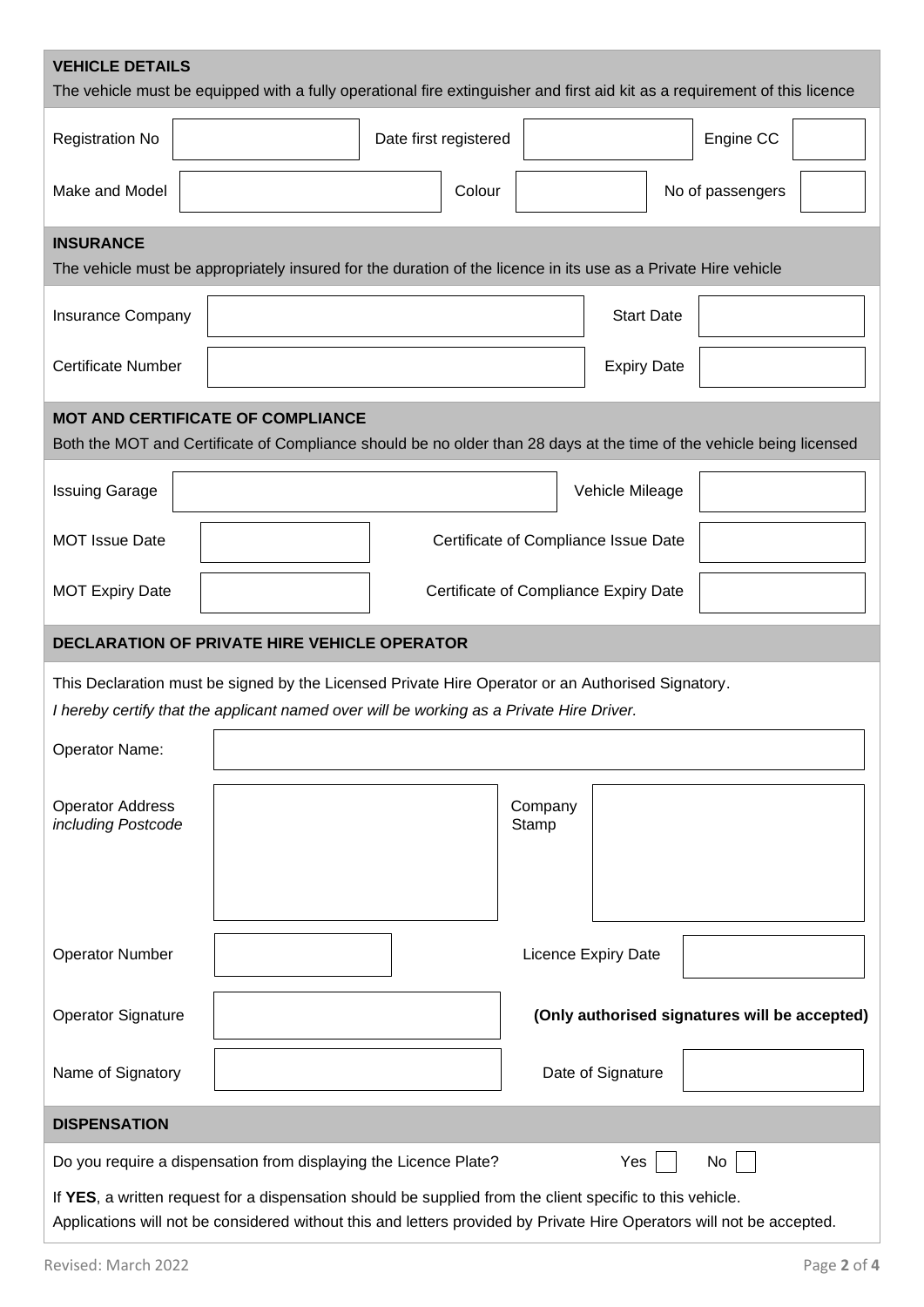| <b>OTHER VEHICLES</b>                                                                                                                                                                                                                                                                     |                                                                                               |                                                            |                        |  |  |  |
|-------------------------------------------------------------------------------------------------------------------------------------------------------------------------------------------------------------------------------------------------------------------------------------------|-----------------------------------------------------------------------------------------------|------------------------------------------------------------|------------------------|--|--|--|
| Do you hold any other Hackney Carriage or Private Hire Vehicle Licences with any authority?<br>Yes<br>No.                                                                                                                                                                                 |                                                                                               |                                                            |                        |  |  |  |
| Yes<br>No<br>If YES, is this because you are a Private Hire Operator?                                                                                                                                                                                                                     |                                                                                               |                                                            |                        |  |  |  |
| <b>Operator Name</b>                                                                                                                                                                                                                                                                      |                                                                                               |                                                            |                        |  |  |  |
| <b>Operator Number</b>                                                                                                                                                                                                                                                                    | <b>Issuing Authority</b>                                                                      |                                                            |                        |  |  |  |
|                                                                                                                                                                                                                                                                                           | If you are not a Private Hire Operator, please list the other vehicle licenses you hold:      |                                                            |                        |  |  |  |
| Licence Number                                                                                                                                                                                                                                                                            | <b>Issuing Authority</b>                                                                      |                                                            |                        |  |  |  |
| Licence Number                                                                                                                                                                                                                                                                            | <b>Issuing Authority</b>                                                                      |                                                            |                        |  |  |  |
| <b>BADGE DETAILS</b>                                                                                                                                                                                                                                                                      |                                                                                               |                                                            |                        |  |  |  |
|                                                                                                                                                                                                                                                                                           | Do you currently hold a RBWM Private Hire / Hackney Carriage / Combined Driver Licence?       |                                                            | Yes<br>No.             |  |  |  |
| If YES, please state badge number                                                                                                                                                                                                                                                         |                                                                                               |                                                            |                        |  |  |  |
|                                                                                                                                                                                                                                                                                           | If you are not a RBWM badge holder, you will need to provide us with a basic DBS certificate. |                                                            |                        |  |  |  |
| You can apply for one yourself at: www.gov.uk/request-copy-criminal-record                                                                                                                                                                                                                |                                                                                               |                                                            |                        |  |  |  |
|                                                                                                                                                                                                                                                                                           | <b>DECLARATION OF CONVICTIONS / DVLA POINTS</b>                                               |                                                            |                        |  |  |  |
| When submitting an application for a Private Hire Vehicle Licence applicants are required to declare<br>ALL convictions and cautions you may have by virtue of the Rehabilitation of Offenders Act 1974 (Exemptions)<br>(Amendments) Order 2002. Any spent convictions must be disclosed. |                                                                                               |                                                            |                        |  |  |  |
| Please also record any current DVLA points on your driving licence.                                                                                                                                                                                                                       |                                                                                               |                                                            |                        |  |  |  |
| Have you ever had any:                                                                                                                                                                                                                                                                    | Convictions<br>Yes<br>No<br>a)<br>Cautions<br>Yes<br>No<br>b)                                 | <b>Motoring Offences</b><br>C)<br><b>DVLA Points</b><br>d) | Yes<br>No<br>Yes<br>No |  |  |  |
| If YES to any, please give details below.                                                                                                                                                                                                                                                 |                                                                                               |                                                            |                        |  |  |  |
| <b>Date of Conviction</b>                                                                                                                                                                                                                                                                 | <b>Offence</b>                                                                                | <b>Court</b>                                               | Sentence / Fine        |  |  |  |
|                                                                                                                                                                                                                                                                                           |                                                                                               |                                                            |                        |  |  |  |
|                                                                                                                                                                                                                                                                                           |                                                                                               |                                                            |                        |  |  |  |
|                                                                                                                                                                                                                                                                                           |                                                                                               |                                                            |                        |  |  |  |
|                                                                                                                                                                                                                                                                                           | Are you currently on bail or subject of any outstanding charge or summons?                    |                                                            |                        |  |  |  |
| Yes<br>No<br>If YES, please give details – continue on a separate sheet if required.                                                                                                                                                                                                      |                                                                                               |                                                            |                        |  |  |  |
|                                                                                                                                                                                                                                                                                           |                                                                                               |                                                            |                        |  |  |  |
|                                                                                                                                                                                                                                                                                           |                                                                                               |                                                            |                        |  |  |  |
| <b>PLEASE NOTE</b>                                                                                                                                                                                                                                                                        |                                                                                               |                                                            |                        |  |  |  |
| All licence holders must keep in their vehicle copies of their RBWM Vehicle Licence, Vehicle Insurance, MOT<br>and Certificate of Compliance. Drivers are also required to carry their RBWM Badge on them when working.                                                                   |                                                                                               |                                                            |                        |  |  |  |